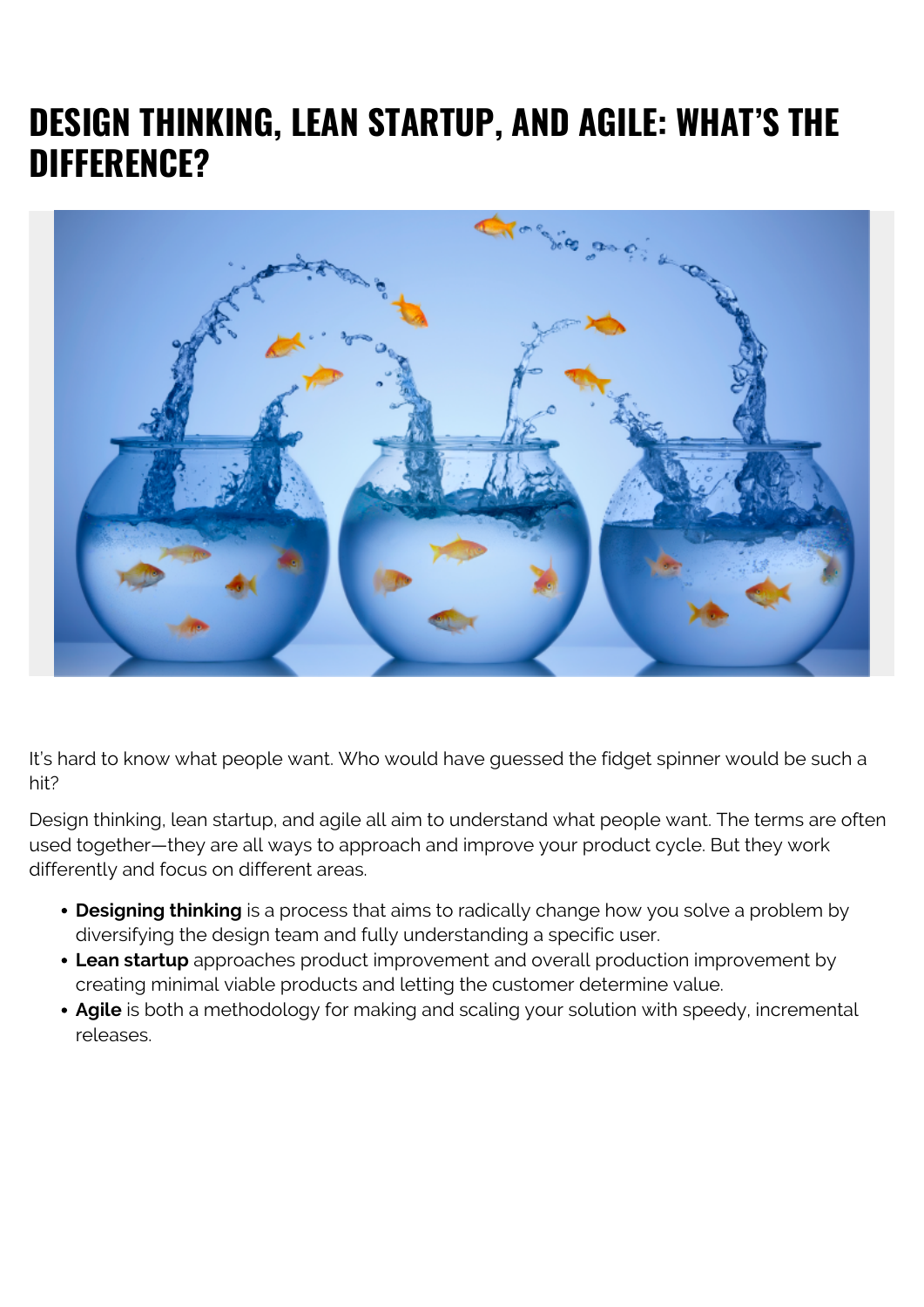bmc

| <b>Design Thinking</b> | <b>Lean Startup</b> | <b>Agile</b>        |
|------------------------|---------------------|---------------------|
| How to approach a      | How to develop and  | How to make and     |
| problem                | test your solution  | scale your solution |

These approaches are often

used to help organizations innovate—whether a step-by-step process or a holistic methodology, design thinking, lean startup, and agile are all tools you can use to promote innovation. In this article, we'll:

- Understand how frameworks can support innovation efforts
- Look at the basic tenets of the three frameworks
- Point you to additional resources for going deeper

#### **Innovation approaches**

Each of these methods can support [intentional innovation](https://blogs.bmc.com/blogs/innovation-lab/). As the market becomes increasingly cluttered with options, your company must innovate to stand out. But innovation isn't some magic you can sprinkle about—it requires hard effort. [Research](https://hbr.org/2018/09/why-design-thinking-works) finds that the most successful innovation delivers:

- Superior solutions
- Decreased risk and change costs
- Employee buy-in

Each of these alone is hard to do, but design thinking, lean, and agile can help you get there.

# **Design thinking (Approach a problem)**

#### *A problem is a frame of mind. Getting to the solution begins with how you think about the problem.*

Solutions teams are often tasked with solving a problem, but that scope usually ignores solving a problem in any larger or more unique way. In [this example](https://hbr.org/2018/09/why-design-thinking-works), a designer was tasked with designing a residential facility for adults with autism. Her initial approach was to answer the question "How can I design for the residents' disabilities and safety?" But, as she spent time getting to know one user in particular, through the design thinking process, she asked a different question: "How can I design for the residents' strengths and pleasures, not just their safety?"

Design thinking attempts to uncover a truly unique and useful improvement or solution. Most companies develop a product by eyeing a problem and creating a solution (often one they've already hypothesized). This solution, however, might be obvious or it might entirely miss underlying problems. In either case, you've failed before you even reach market.

#### **What is design thinking?**

Design thinking is a process that organizes the way we solve problems by breaking down the status quo and our own human biases. Anything that you've declared "That's how we do things here" is ripe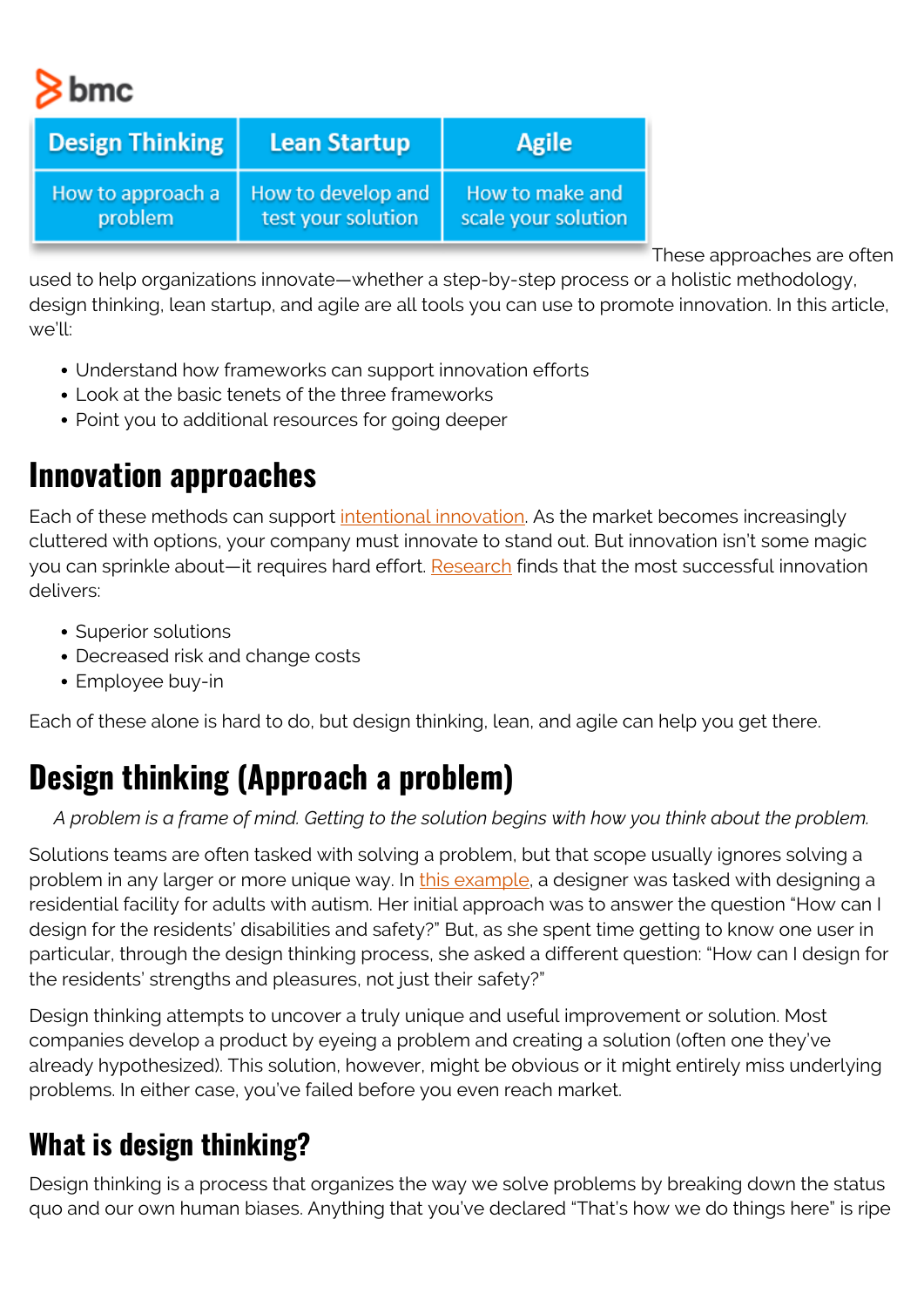for design thinking. Asking more interesting questions, according to design thinking, results in more original ideas. After all, defining a problem in an obvious or conventional way can only yield obvious, conventional solutions.

In order to ask more interesting questions, design thinking implements:

- **Diversity** by bringing in a wide range of people to the design thinking team who wouldn't normally be involved in change or innovation processes.
- **Customer research** by spending time thinking about what customers really need—and want—and encouraging us to break down our own biases and attachment to the status quo.

The step-by-step organizational process breaks down large problems into manageable components, so you can focus on any type of solution, no matter the size or scale of the problem:

- Process innovation
- Product invention
- Global challenges

#### **The design thinking process**

The designing thinking process has *five steps*:

- 1. **Empathize** with your users
- 2. **Define** the users' needs, the problem, and your insights
- 3. **Ideate** by challenging assumptions
- 4. **Prototype** with basic solutions
- 5. **Test** those solutions



Each step is limited by time, so you can align the folks who want to skip ahead on the same page

# **Design Thinking: A 5-Stage Process**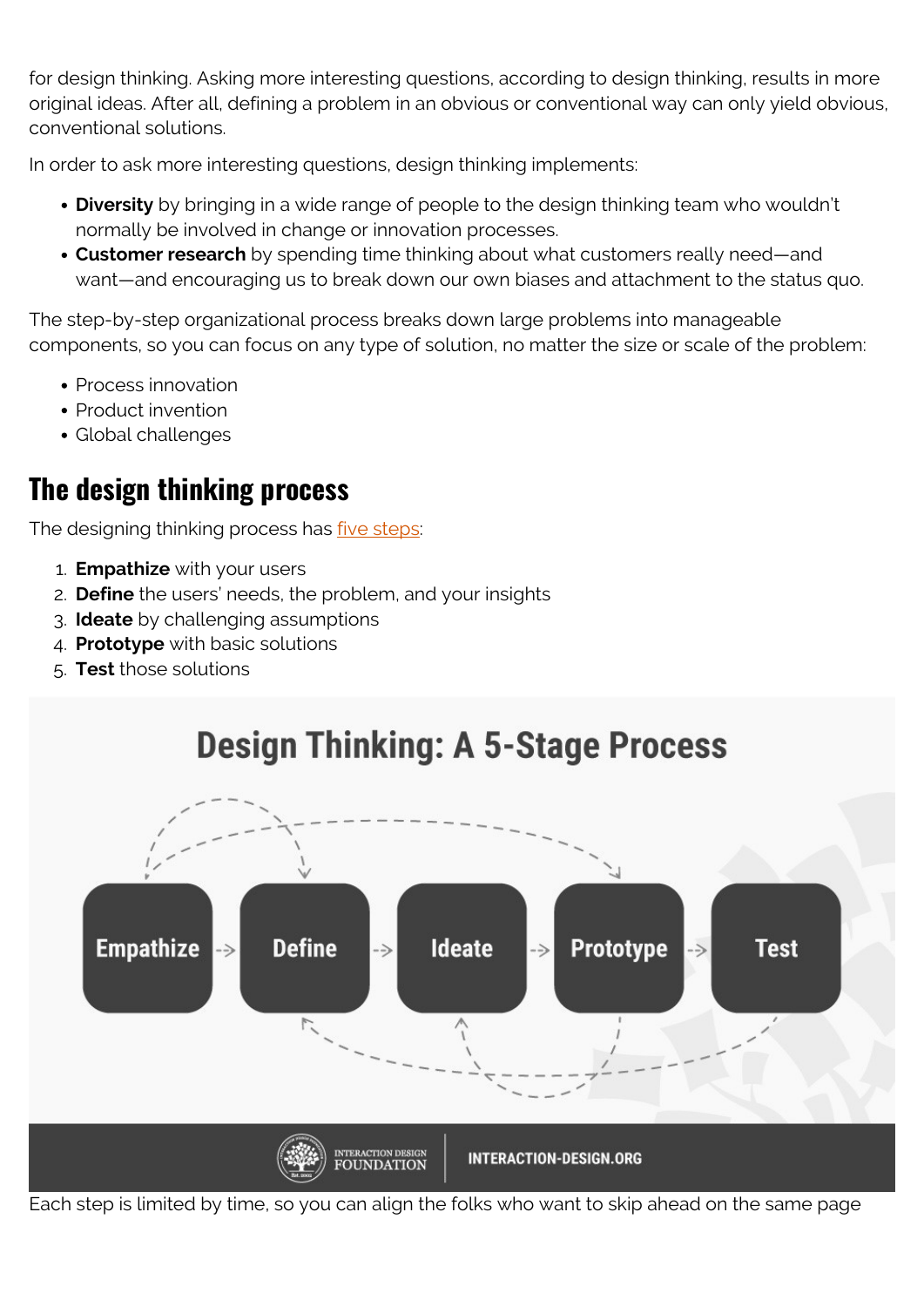with the folks who could explore Step 1 for weeks. Importantly, the process is flexible and iterative. Flexible in that you can set up a design thinking team for one day, one week, or one month. Iterative in that something you might learn in a latter phase can boost an earlier phase, so you might circle back.

If you're a designer by trade, this might be too rigid and linear for you. But for the rest of the team—the managers and the sales folks and the marketers—this might be exactly what you need to deeply understand your customers.

# **Lean startup (Develop and test a solution)**

*The simplest way to have a million dollars is to start with ten. –Old startup proverb*

Jennifer really wants a handmade steel bookshelf. She says she'd pay anything just to get her hands on a handmade steel bookshelf. You set out to build it: finding a warehouse, buying all the necessary tools and the best steel, learning new skills, designing it. Finally, months later, you've built it.

You return to Jennifer with a beautiful steel bookshelf and try to sell it to her for \$800. Jennifer looks at you in amazement, "Wow! You made that? But I just got this Amazon Kindle for \$199. I don't read paper books anymore." Her tastes have changed and you're out two years and thousands of dollars and countless hours.

Unfortunately, you never checked in on her needs and whether they changed, and you're out the cost. This is where lean methodologies come in.

## **What is lean startup?**

The concept of lean startup originated with Lean manufacturing, an approach to increasing

efficiency by **[eliminating waste](https://blogs.bmc.com/blogs/itil-vs-lean-six-sigma/)**, that Toyota pioneered in the 20<sup>th</sup> century. Today, you might hear the terms lean startup, lean thinking, and lean methodologies, especially if you don't work in manufacturing.

The [Lean methodology](https://blogs.bmc.com/blogs/lean-startup-enterprise/) aims to quickly and iteratively validate a business idea. Don't put lots of money into a product that you have to wait two years to find out if the market wants or not.

Lean startup elevates the goals of waste elimination, efficient production to quickly validate business ideas and incorporate [continuous improvement.](https://blogs.bmc.com/blogs/itil-continual-improvement/) Essentially, you identify the big picture associated with each progress phase and using the [continuous feedback loop](https://blogs.bmc.com/blogs/devops-feedback-loops/) to better engage end users.

By starting lean—literally, efficient or no waste—you can respond faster as the market shifts. Lean encourages short, rapid release cycles to create a minimal viable product (MVP) of whatever you're working on: product features, a whole new product, a new business model or strategy. By building something small but quickly, you can test new features, products, and markets with minimal cost and risk.

## **Lean startup concepts**

Lean thinking asks these questions:

What is the minimal viable product your product needs to gauge interest?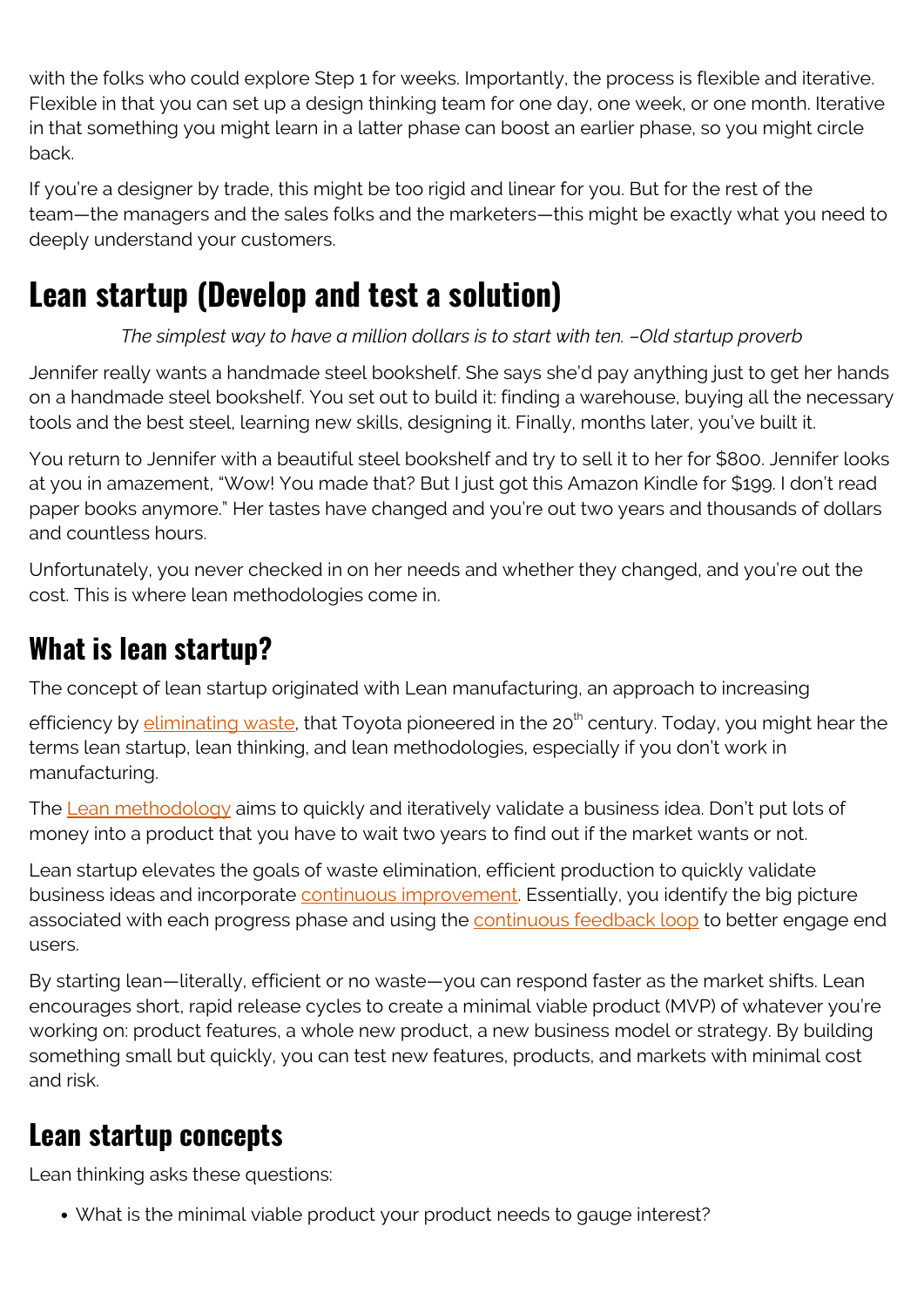- What are the cheapest ways to make the product without heavy investment?
- How can you establish communication between the company and the customer, so an ear is constantly listening for changes in taste?

Once you've tested and decided the product is ready for the larger market, you can move into scaling your production.

## **Agile methodology (Make and scale a solution)**

Hard plans don't adapt to the changing landscape. In the above example, the changing landscape was Jennifer's need. She first expressed a need for a handmade bookshelf, which you set out to do.

This is where Agile methodologies come in.

#### **What is agile?**

Agile developed as a counterpoint to the traditional Waterfall method of **building and delivering** [software solutions](https://blogs.bmc.com/blogs/sdlc-software-development-lifecycle/). The biggest problem with the Waterfall approach is that you'd learn what the customer needs, take a long time to build it, and finally get your solution on the market—only to learn it's woefully out-of-date.

Another perspective is that traditional product development was top-down. Executives determined what products to make, and employees created them. This hamstrings the creative process and often results in a misalignment with true customer need.

Agile responds to this by saying "Let us determine what the customers need and let us do it incrementally." Effectively destroying the concept of a "finished product", Agile believes in iterative, incremental changes in software development lead, over time, to significant change. Here, agile is more grassroots: let the designers determine what needs to get fixed and improved right now. Over time, those small changes accumulate into a truly useful product that fixes customers' problems.

#### **Agile environments**

These are some characteristics of an Agile environment:

- Works gets completed in short iterations, known as [sprints.](https://blogs.bmc.com/blogs/sprint-zero/)
- Teams are often self-organized, cross-functional, and based on equality.
- Teams are highly communicative, often with daily meetings sometimes known as scrums.
- Frequent releases of new features or functions.

Agile is itself a methodology, but you can use additional tools to make your team, department, or entire company more agile:

- [Scrum](https://blogs.bmc.com/blogs/agile-scrum-getting-started/)
- [Kanban](https://blogs.bmc.com/blogs/scrum-vs-kanban/)
- [DevOps](https://blogs.bmc.com/blogs/devops-agile/)

# **Startup thinking**

Design thinking, lean startup, and agile are go-to concepts in the startup community, which is prized for its innovative approaches. Established companies are no different: using one or all of these